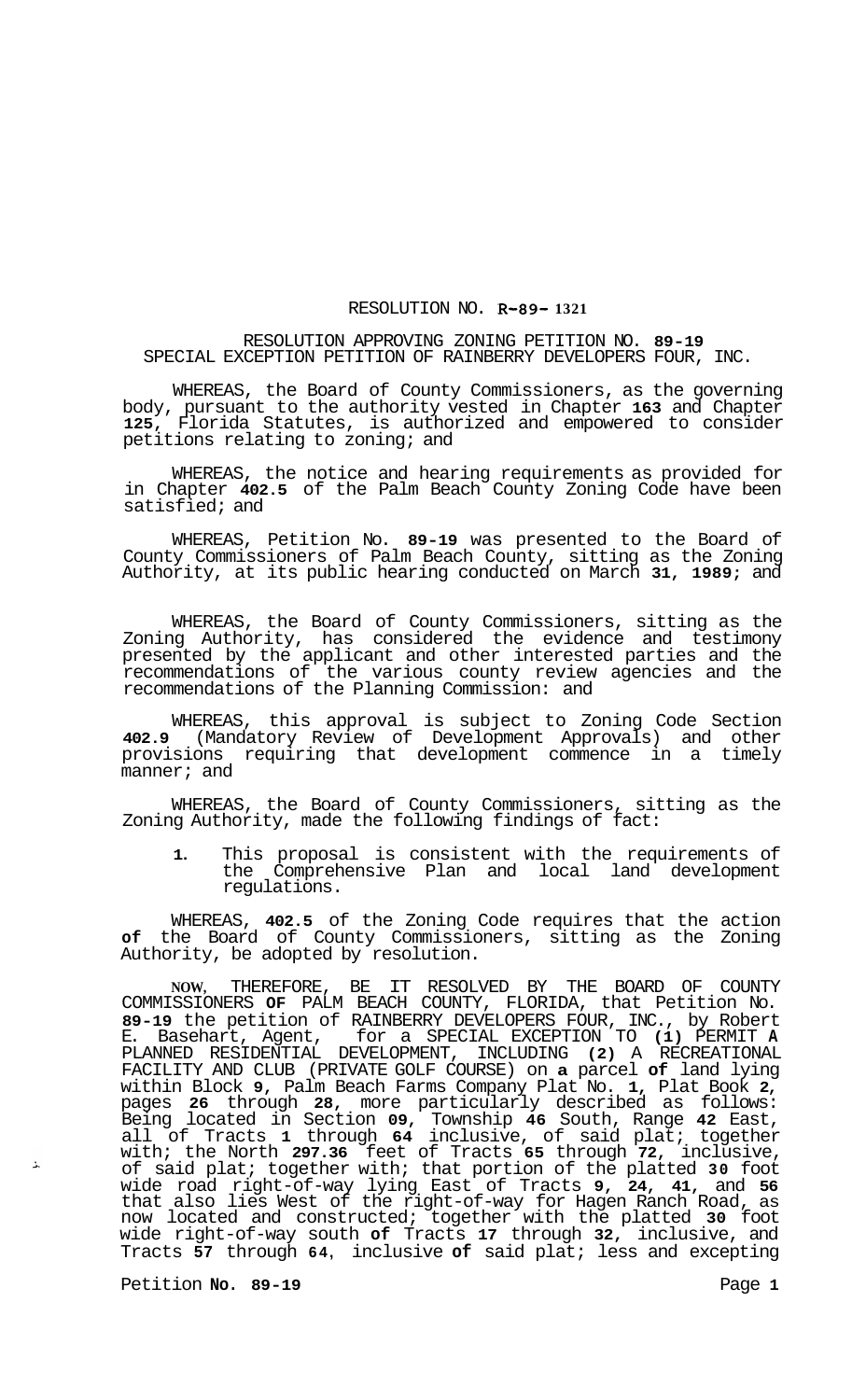the aforementioned right-of-way for Hagen Ranch Road as now located and constructed, being located on the east and west sides of Hagen Ranch Road and bounded on the south by Lake Worth Drainage District Canal L-31, on the west by Lake Worth Drainage District Canal E-5, and on the north by the Lake Worth Drainage District Canal L-30, approximately **.4** mile north of Sims Road in a RS-Single Family Residential Zoning District, was approved on March 31, **1989,** as advertised, subject to the following conditions:

- **1. No** off-premise signs shall be permitted on site.
- **2.** Lighting to illuminate the golf course and recreation parcel shall be shielded with house shields and designed as to shine only on the subject site and directed away from adjacent residential developments and public streets.
- 3. Prior to site plan certification the developer agrees to:
	- a. Provide Palm Beach County Water Utilities Department (utility) with four well sites, locations of which are to be determined by mutual agreement:
	- b. Provide utility with necessary easements for well sites and raw water mains as required for the maintenance and operation of said wells and mains as provided in 3a above.
	- c. Provide utility with an easement adjacent to the L-30 Canal for utility lines required for operation of the Southern Region Wastewater Treatment Plant:
	- d. Enter into an agreement with the utility on the utilization of irrigation-quality treated effluent for all or a portion of golf course area irrigation, subject to regulatory approvals, permits, statutory governing authorities having jurisdiction over such matters prior to making applications for an irrigation system. It is recognized that the operation of the wellfield to be provided for in 3a and **3b** above may affect or limit the area to be considered for irrigation. It is not the intention of the utility to require expensive, unnecessary dual irrigation of said areas.
- **4.** Sewer service is available to the property. Therefore, no septic tank shall be permitted on the site. At the discretion of the Health Department, the comfort stations may be reviewed under separate criteria.
- **5.** Water service is available to the property. Therefore, **no** well shall be permitted on the site to provide potable water.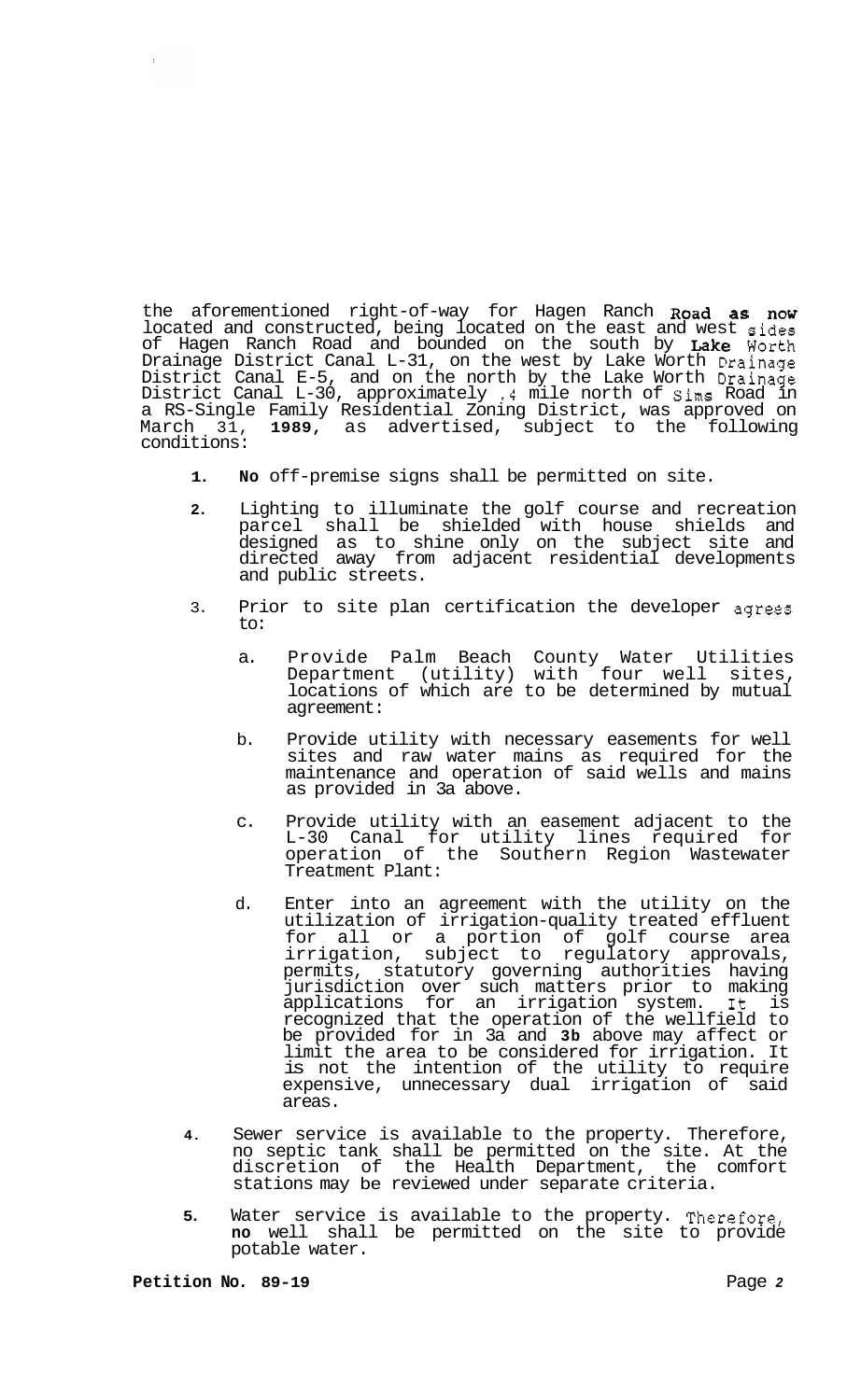- *6.* The maintenance and/or chemical storage building(s) shall not be located in Zone One **(1)** or Two **(2)** of the proposed wellfield.
- *7.* **No** pesticides or fertilizers shall be applied through aerial irrigation within **100** feet of the lake area.
- *8.* If reclaimed water (wastewater plant effluent) is utilized to fill lakes, the lakes shall be lined with an impervious material to prevent percolation into the groundwater table and to prevent the draw-down of the lakes. Any use **of** the reclaimed water shall comply with all Florida Department of Environmental Regulation and Palm Beach County Public Health Unit rules, regulations and permit conditions.
- **9.** In the wellfield zones, sanitary sewer mains shall be built to force main standards, and no exfiltration trenches shall be allowed.
- **10.** All land development and construction activities within the project area must *use* those management practices, as applicable, as set forth in "Exhibit D1' of the Wellfield Protection Ordinance.
- **11.** The Developer shall provide discharge control and treatment for the stormwater runoff in accordance with all applicable agency requirements in effect at the time of the permit application. However, at a minimum, this development shall retain onsite the stormwater runoff generated by a three **(3)** year-one **(1)** hour storm with a total rainfall of **3** inches as required **by** the Permit Section, Land Development Division. In the event that the subject site abuts a Department of Transportation maintained roadway, concurrent approval from the Florida Department of Transportation will also be required. The drainage system shall be maintained be required. The drainage system shall be maintained<br>in an acceptable condition as approved by the County Engineer. In the event that the drainage system is not adequately maintained as determined by the *County*  Engineer, this matter will be referred to the Code Enforcement Board for enforcement.
- **12.** The Property owner shall construct at the project's entrance road and Hagen Ranch Road:
	- a. left turn lane, north approach
	- **b.** left turn lane, south approach
	- c. right turn lane, south approach **<sup>t</sup>**
	- d. left turn lane, east approach
	- e. left turn lane, west approach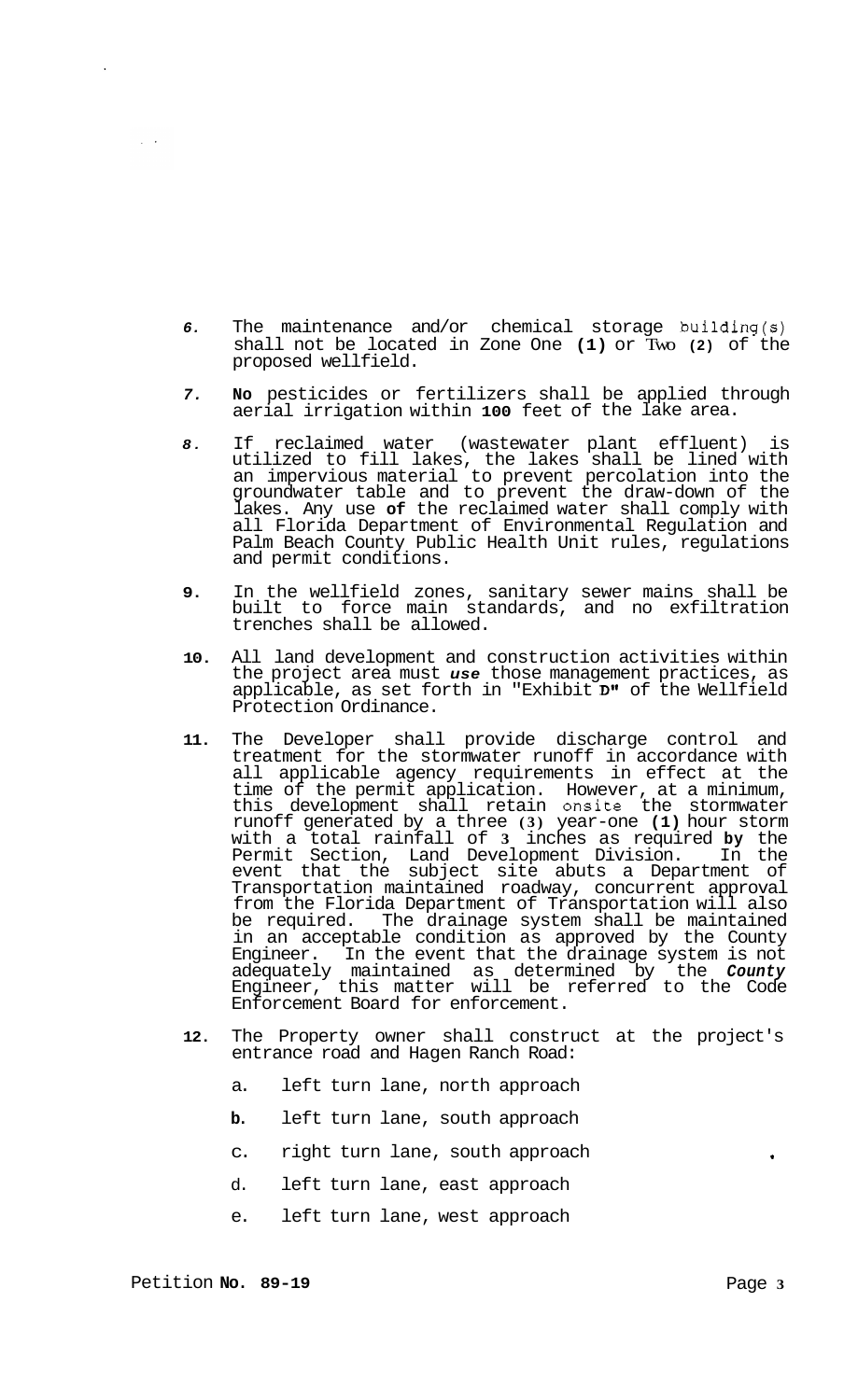concurrent with the construction of the project's<br>entrance road onto Hagen Ranch Road. Construction entrance road onto Hagen Ranch Road. shall be completed prior to the issuance of a Certificate of Occupancy.

- **13.**  The Property owner shall convey to Palm Beach County within **90** days of the approval of this project adequate road drainage easements through the project's internal surface water management system to provide legal positive outfall for all runoff from those segments of Hagen Ranch Road along the property frontage and for a maximum **400** ft. distance each side of the property boundary lines along Hagen Ranch Road. Said easements shall be no less than **20** feet in width. The drainage system within the project shall have sufficient retention/detention capacity to meet the storm water discharge and treatment requirements of the applicable County Water Control District and South Florida Water Management for the combined runoff from the project and District the ultimate Thoroughfare Plan Road Section(s)of the included segment.
- **14.** The petitioner shall pay a Fair Share Fee in the amount and manner required by the "Fair Share Contribution for Road Improvements Ordinance" as it presently exists or as it may from time to time be amended. The Fair Share Fee for this project presently is **\$1,045** per approved single family dwelling unit over **2,000** square feet and **\$804.00** per approved single family dwelling unit under **2,000** square feet plus **\$30,139.00** for the proposed golf course (golf course **1,125** trips **X \$26.79).**
- **15.** The property owner shall convey to the Lake Worth Drainage District an additional **15** foot easement access tract **72** Block **9** for the required right-of-way for Lateral Canal **No. 31,** by Quit Claim Deed or an Easement Deed in the form provided by said District within ninety **(90)** days of the approval of the Resolution approving this project.
- **16.** In order to comply with the mandatory traffic performance standards the Developer shall be restricted to the following phasing schedule:
	- a) **No** more than **34** single family building permits plus the two **(2)** golf courses and clubhouse shall be issued until construction has begun for West Atlantic Avenue as a minimum **6** lane section from Hagen Ranch Road to Military Trail plus the appropriate paved tapers currently scheduled for the Fiscal Year **1990-1991.**
- **17.** The Developer shall install signalization if warranted as determined by the County Engineer at Hagen Ranch Road and the project's entrance road. Should signalization not be warranted after **12** months of the final Certificate of Occupancy this property owner shall be relieved **from** this condition.

 $\sim$ 

 $\mathcal{L}_{\mathcal{A}}$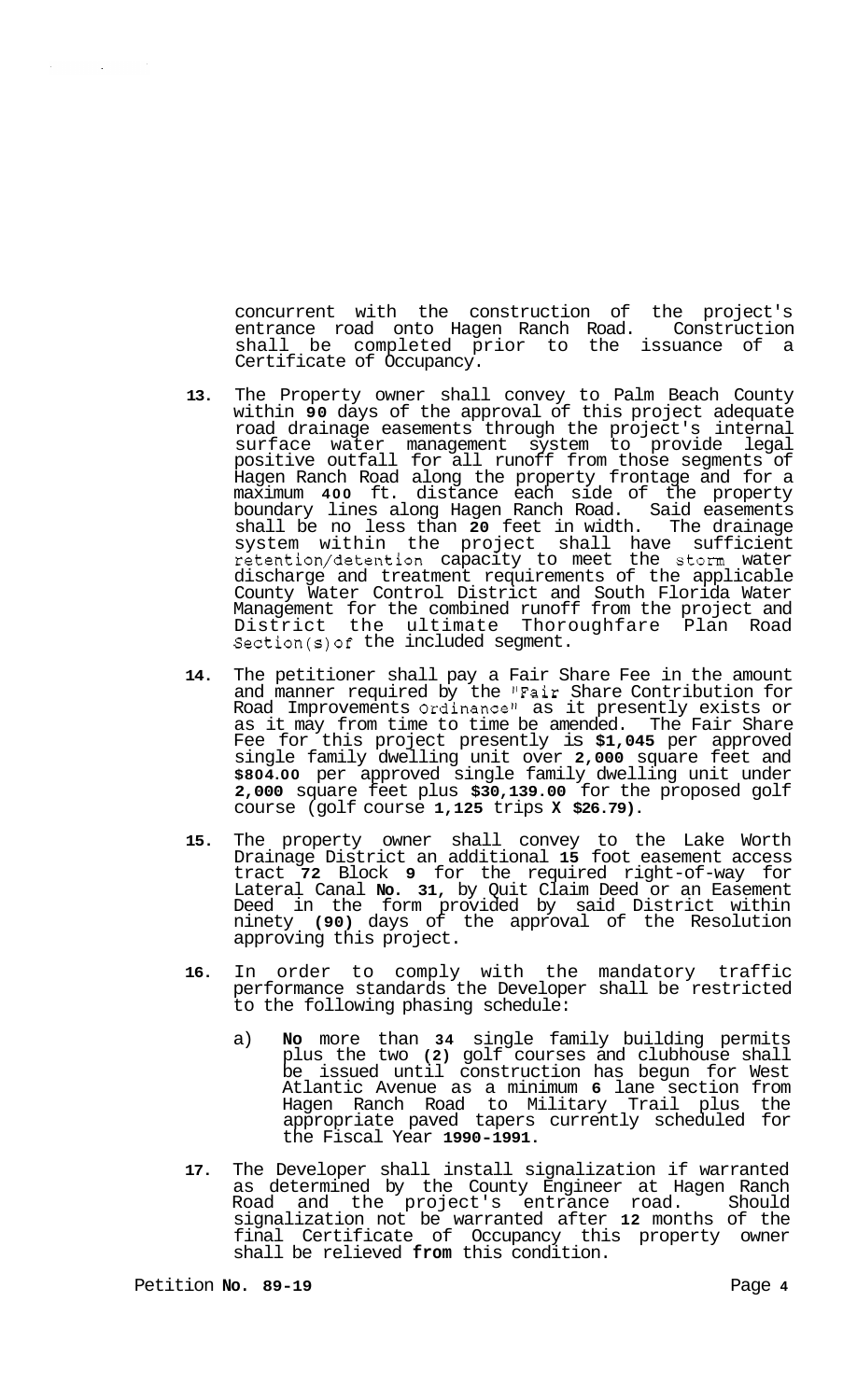- **18.** Prior to site plan review the petitioner shall indicate existing right-of-way dimensions on a plat or surrey.
- **19.** The developer shall plat the subject prope:rty in accordance with provisions of Palm Beach County's Subdivision Platting Ordinance **73-4** as amended.
- **20.** The use of the site shall be limited to **94** single family category A dwelling units and two **(2)** golf courses.
- **21.** The trees allocated to the lake areas to satisfy the minimum tree planting requirements shall be :?lanted along the golf course fairways which are adjacent to Hagen Ranch Road.
- **22.** Now and in the future, the present and future owners/residents of this development shall indemnify and save harmless the utility from any claim, sction, liability or suit arising out of present or future groundwater levels or any fluctuations thereof caused by the operation of the wells as required in 3a.
- **23.** Failure to comply with any conditions of approval may result in the denial or revocation of a bailding permit; the issuance of a stop work order; the denial of a Certificate of Occupancy on any building or structure; or the denial or revocation of any pe:rmit or approval for any developer-owner, commercial-owner, lessee, or user of the subject property. Appeals from such action may be taken to the Palm Beach Count:! Board of Adjustment or as otherwise provided in the Palm Beach County Zoning Code.

 $\frac{1}{2}$